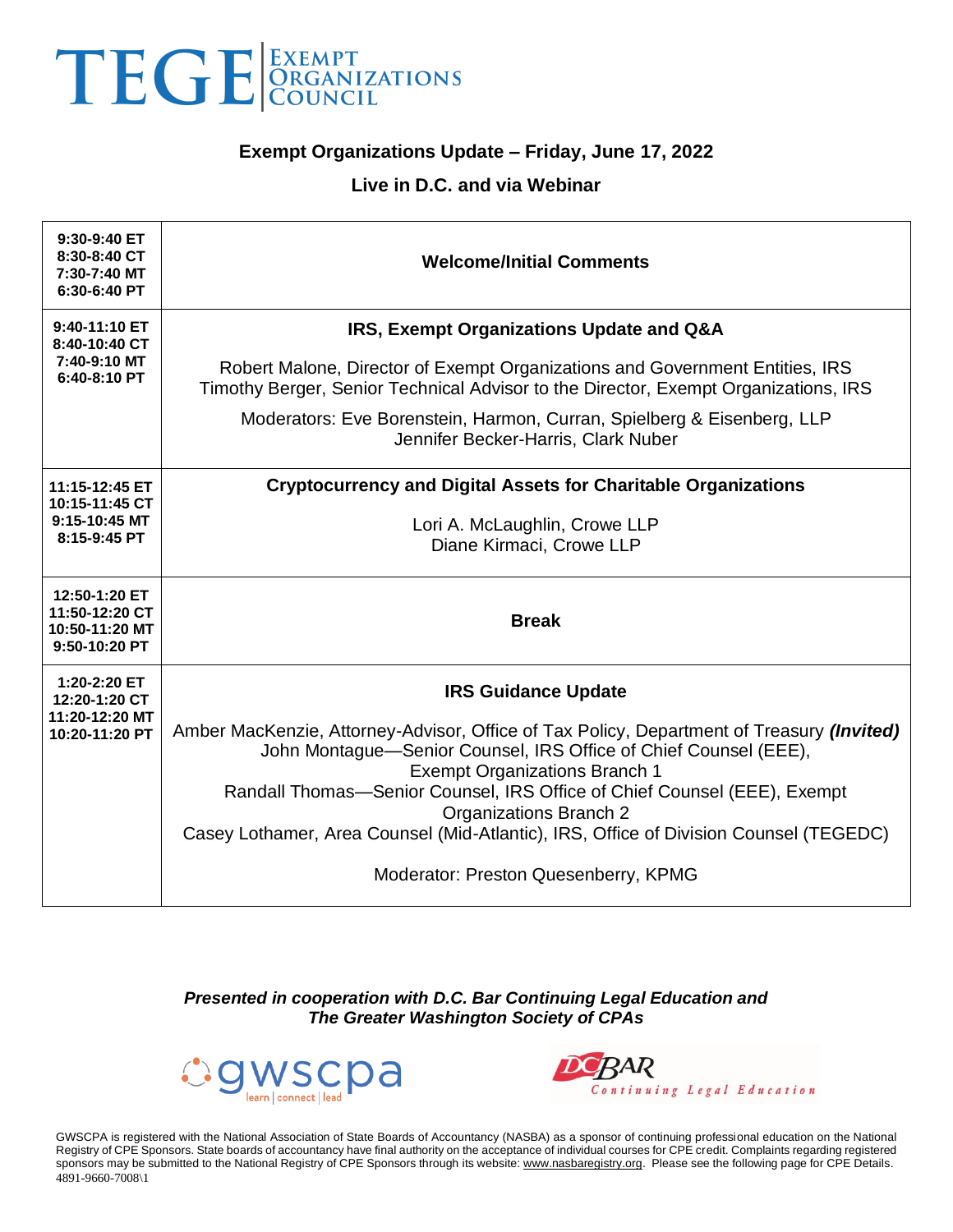| 2:25-3:25 ET<br>1:25-2:25 CT<br>12:25-1:25 MT<br>11:25-12:25 PT | <b>Capitol Hill Update</b>                                                                                                                                                                |
|-----------------------------------------------------------------|-------------------------------------------------------------------------------------------------------------------------------------------------------------------------------------------|
|                                                                 | Derek Theurer, House Ways and Means Committee, Chief Tax Counsel (Republican), U.S.<br>Congress (Invited)<br>Chris Arneson, Senior Tax Policy Advisor at U.S. Senate Committee on Finance |
|                                                                 |                                                                                                                                                                                           |
|                                                                 | Moderator: Alexander L. Reid, BakerHostetler                                                                                                                                              |
| 3:30-4:30 ET<br>2:30-3:30 CT<br>$1:30-2:30$ MT<br>12:30-1:30 PT | <b>Incorporating Diversity, Equity, and Inclusion Values</b>                                                                                                                              |
|                                                                 | Kinman Tong, Moss Adams                                                                                                                                                                   |
|                                                                 | Attorney Moderator, Tiffany Davis-Brantley, Miller Nash LLP                                                                                                                               |